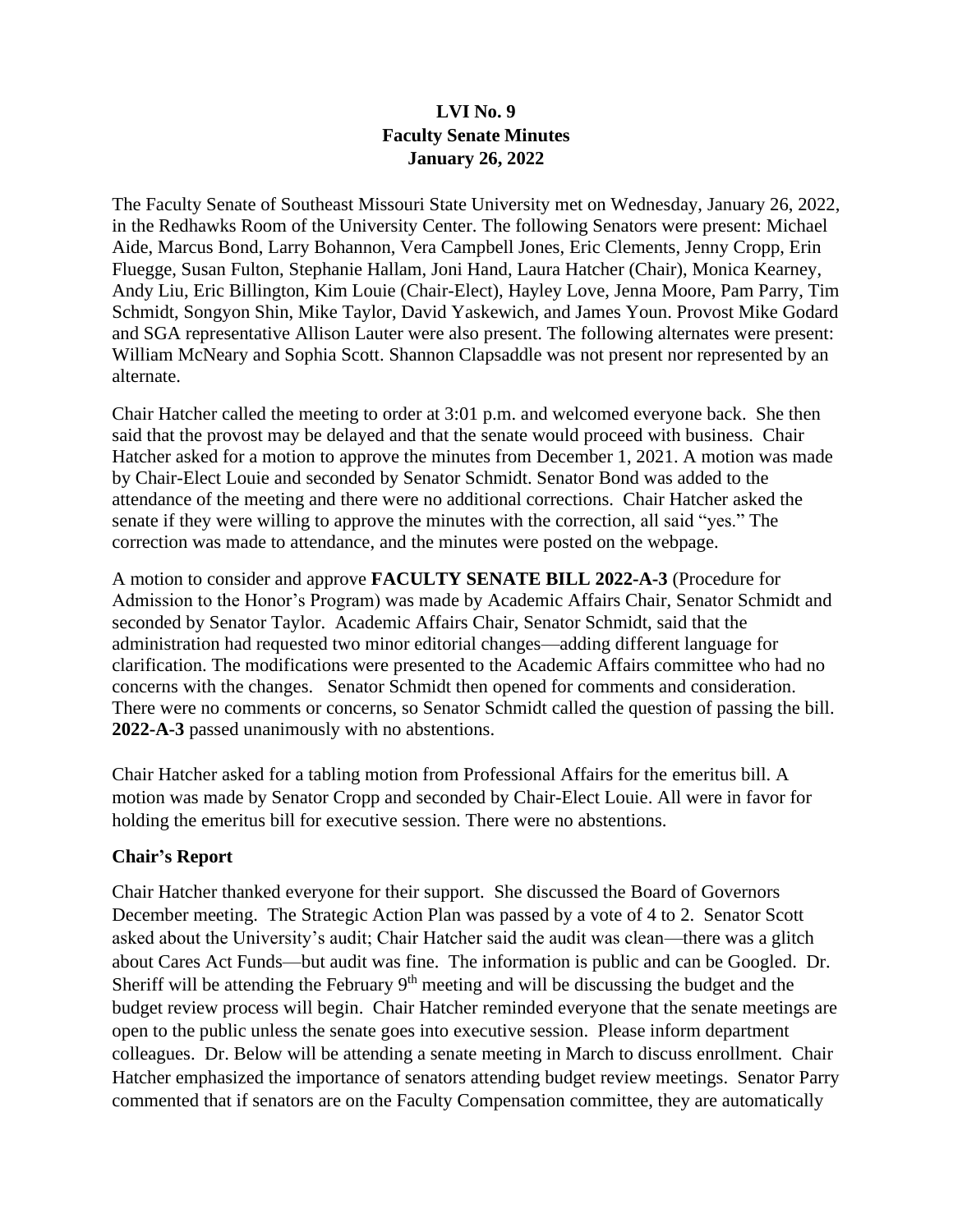on the Budget Review committee. Chair Hatcher asked Senator Yaskewich to describe his work on the Benefits committee. She encouraged everyone to bring questions for Dr. Sheriff. Senator Schmidt asked if the university had received any information about state appropriations for the year. The provost commented that Governor Parsons had proposed a lot of good things for higher education (5.4 core increase and funding for capital improvements), but it is too early to know what will be approved. Chair Hatcher said she had received phone calls from colleagues asking her if there was anything she could do to stop the complaining across the university—that there are lots of good things happening on campus but are not reported or discussed. She encouraged everyone to be supportive of each other—to not burn out colleagues who are not burned out.

### **Provost's Report**

The provost has been visiting departments. He also announced the Pilot Provost Faculty Fellowship Program—tenured faculty can apply during this pilot phase. Senator Moore asked if faculty being considered for tenure are eligible and the provost stated that only currently tenured faculty can apply. Senator Schmidt asked about additional funding or support to cover the workload for the faculty member who is chosen; Provost said that it was not to put a burden on departments—that part-time overload would be possible. Senator Aide asked about the benefit of the project. The provost said the project would be mutually beneficial for the faculty member and Academic Affairs—that it is aligned with the SAP. Also, that there is a product at the end that is useful to the University and to the individual. Senator Scott asked if faculty who have course releases would be eligible and the provost said that he did not want to exclude anyone; however, the Fellowship Program would not be a good fit for department chairs—that it is intended for faculty who have not been given opportunities in the past to explore administrative routes that may be of interest to them. The provost commented that Academic Affairs is making substantial progress in reaching the 12.5% budget reduction. He discussed vacant positions, retirements, and anticipates that through that process, AA will identify the remaining dollars needed to reach the 12.5%.

## **Student Government Association Report**

Allison Lauter -first SGA meeting is January 31, 2022

**Academic Affairs:** Senator Schmidt—will meet next week and hopefully have a draft of academic calendar ready to present at the next Senate meeting. Academic calendar shows as "pending" on webpage, additional information on textbook policy

**Compensation:** Senator Parry—will meet next week; proposals should be submitted by mid-March

**Documents:** Senator Hand**—**will meet next week

**Governance:** Senator Cropp—will meet next week

**Professional Affairs:** Senator Fulton—Emeritus bill is under consideration; received good feedback on graduate faculty bill. Discussed a glitch in the workflow system—vendor issue **Membership:** Senator Fluegge—no membership report. Met with ad hoc wellness committee; Take Away Friday is February 11. Has discussed a possible faculty social with Chair-Elect Louie for this semester. Chair Hatcher welcomed new senate members, Dr. Billington from Psychology and Counseling and Dr. Aide from Agriculture. Dr. Aide asked about his committee assignment and Chair Hatcher told him that he would take Professional Affairs

Provost: Faculty Update